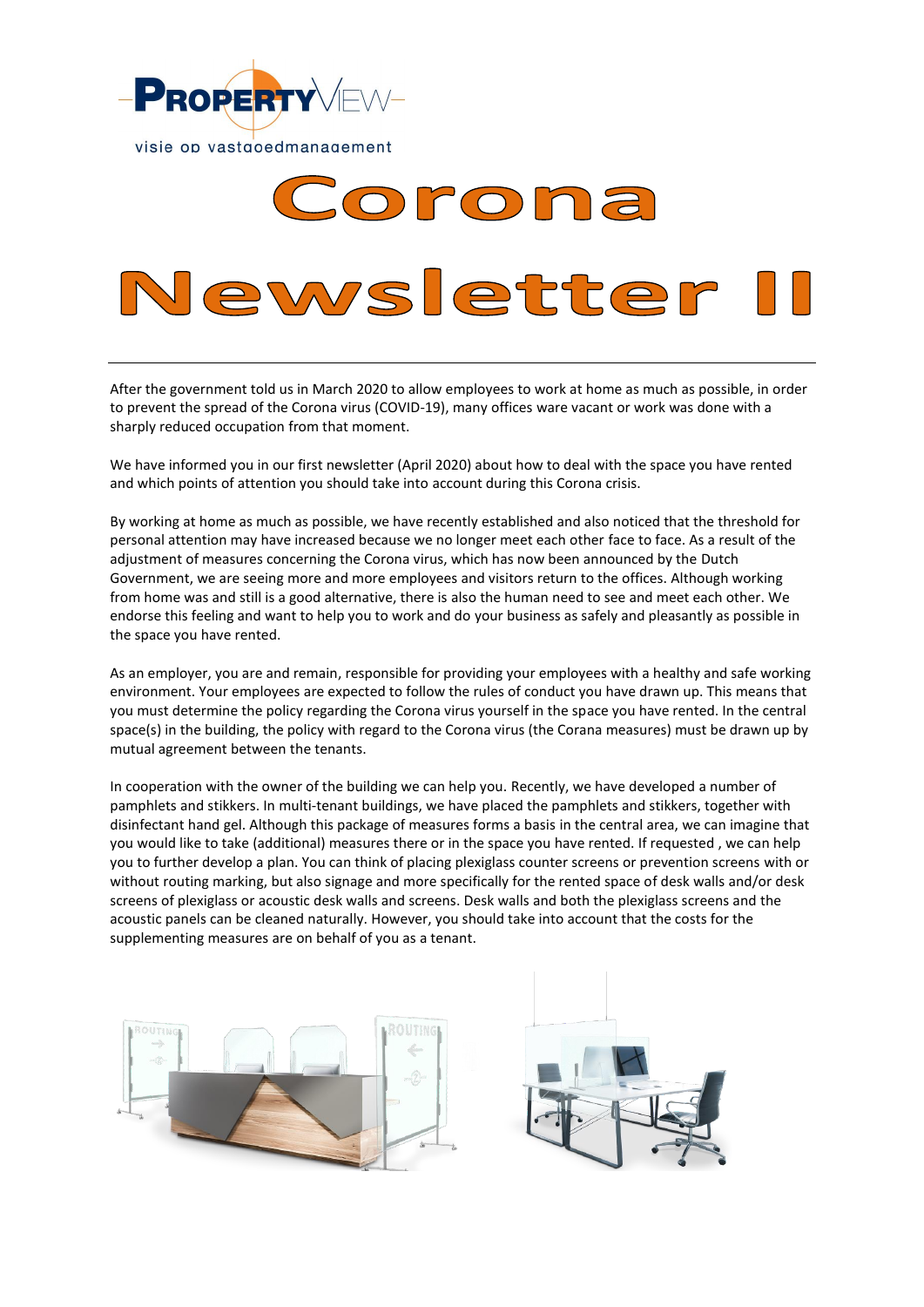

As we mentioned in our previous newsletter, there are a number of points of attention that you should take into account in the case of the total or partial closure of the space you have rented or the entire building.

Because there are developments or progressive insights in the various areas of focus, we bring these issues to your attention again.

#### $\frac{1}{\sqrt{1}}$  Maintenance and inspections

There are maintenance disciplines that have to proceed due to a legal obligation. Think of inspections of the fire and evacuation plans, emergency lighting, extinguishers, elevators, etc. These maintenance work/inspections cannot be postponed. We therefore ask you for your cooperation in carrying out these maintenance and inspection work. All technicians and inspection authorities follow the guidelines of the RIVM in order to carry out their work safely.

We can postpone all non-statutory maintenance work if you wish. You can report this by email to [beheer@propertyview.nl.](mailto:beheer@propertyview.nl) Please include the address of the space or property you have rented in your mail so that we can register it correctly.

# **Air conditioning**

The RIVM has written an article about the air treatment in office buildings, " Aerogenic distribution SARS-CoV-2 and ventilation systems (substantiation)". The main conclusion of the article is mentioned in paragraph 3.

#### **" 3. Are additional measures necessary to ventilation systems in buildings?**

No, based on current insights, adjustments to ventilation systems are not necessary. The applicable guidelines and maintenance instructions can be followed. It is important that there are opportunities to ventilate; good ventilation is necessary for the change of air and contributes to a pleasant and healthy indoor climate. "

#### You can read the full article on:

<https://lci.rivm.nl/aerogene-verspreiding-sars-cov-2-en-ventilatiesystemen-onderbouwing>

#### **Legionella**

Legionella is a bacterium and can occur in water supply systems. Under the right conditions, legionella multiplies at breakneck speed. Temperatures between 25 and 45 degrees provide an excellent habitat for legionella bacteria in which the multiplicationproces is optimally stimulated. Above 60 degrees, legionella bacteria begins to die.

Flow of water is therefore important. When the water remains stationary in certain parts of the drinking water plant, legionella bacteria often multiply at a high rate.

Below we provide guidelines regarding the control of legionella bacteria and other water pathogens, during the Covid-19 pandemic:

1. Vacancy management:

Water consumption should be monitored during this period and the volume of stored water in reservoirs should be reduced where possible in order to meet daily consumption. Some parts can be closed and drained as much as possible. Before the installation is put back into use, intensive flushing and sampling must be taken in order to release the installation.

If the water samples show elevated values, the installation must be rinsed or cleaned before commissioning, after which new water samples must indicate the status.

A major disadvantage of this is therefore that a long period of time is required for rinsing and sampling

2. Additional (periodic)management:

In order to manage the installation, the advice is currently to perform additional rinse actions. The approach is to flush the entire system, preferably twice a week. The current weekly action is therefore extended to all points with a 2<sup>nd</sup> round per week.